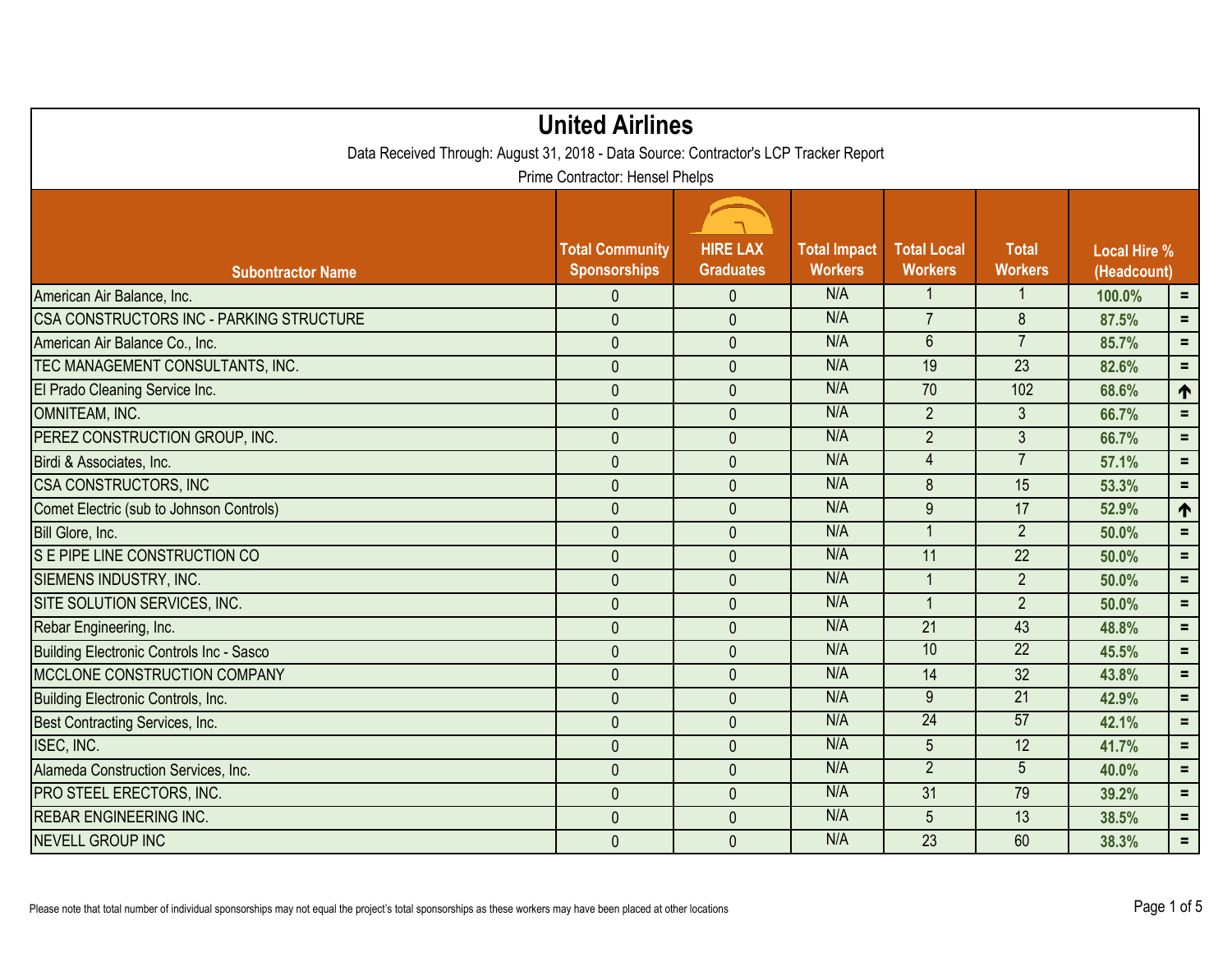| <b>United Airlines</b><br>Data Received Through: August 31, 2018 - Data Source: Contractor's LCP Tracker Report |                                               |                                     |                                       |                                      |                                |                                    |                 |  |
|-----------------------------------------------------------------------------------------------------------------|-----------------------------------------------|-------------------------------------|---------------------------------------|--------------------------------------|--------------------------------|------------------------------------|-----------------|--|
| Prime Contractor: Hensel Phelps                                                                                 |                                               |                                     |                                       |                                      |                                |                                    |                 |  |
| <b>Subontractor Name</b>                                                                                        | <b>Total Community</b><br><b>Sponsorships</b> | <b>HIRE LAX</b><br><b>Graduates</b> | <b>Total Impact</b><br><b>Workers</b> | <b>Total Local</b><br><b>Workers</b> | <b>Total</b><br><b>Workers</b> | <b>Local Hire %</b><br>(Headcount) |                 |  |
| <b>MURRAY COMPANY</b>                                                                                           | $\mathbf{0}$                                  | $\mathbf{0}$                        | N/A                                   | 13                                   | 34                             | 38.2%                              | $\equiv$        |  |
| <b>ENVIRONMENTAL CONTRUCTION GROUP (ECG)</b>                                                                    | $\overline{0}$                                | $\mathbf{0}$                        | N/A                                   | 66                                   | 173                            | 38.2%                              | $\equiv$        |  |
| SERVICE WEST, INC.                                                                                              | $\mathbf 0$                                   | $\mathbf 0$                         | N/A                                   | 14                                   | 37                             | 37.8%                              | $\equiv$        |  |
| <b>SASCO</b>                                                                                                    | $\mathbf{0}$                                  | $\mathbf{0}$                        | N/A                                   | 67                                   | 178                            | 37.6%                              | $\blacklozenge$ |  |
| MORROW-MEADOWS CORPORATION                                                                                      | $\overline{0}$                                | $\mathbf{0}$                        | N/A                                   | 11                                   | 30                             | 36.7%                              | $=$ .           |  |
| COSCO FIRE PROTECTION, INC.                                                                                     | $\mathbf 0$                                   | $\mathbf{0}$                        | N/A                                   | 8                                    | $\overline{22}$                | 36.4%                              | $=$             |  |
| <b>WEISS SHEET METAL COMPANY DBA METCOE SKYLIGHT SPECIALTIES</b>                                                | $\mathbf 0$                                   | $\mathbf{0}$                        | N/A                                   | $\overline{4}$                       | 11                             | 36.4%                              | $=$             |  |
| Comet Electric, Inc.                                                                                            | $\mathbf{0}$                                  | $\mathbf{0}$                        | N/A                                   | 9                                    | 25                             | 36.0%                              | $=$             |  |
| <b>PSOMAS</b>                                                                                                   | $\overline{0}$                                | $\mathbf{0}$                        | N/A                                   | 5                                    | 14                             | 35.7%                              | $=$             |  |
| <b>GGG DEMOLITION, INC.</b>                                                                                     | $\mathbf 0$                                   | $\mathbf{0}$                        | N/A                                   | 52                                   | 147                            | 35.4%                              | $=$ .           |  |
| <b>HENSEL PHELPS CONSTRUCTION CO</b>                                                                            | $\overline{0}$                                | $\mathbf{0}$                        | N/A                                   | 24                                   | 69                             | 34.8%                              | $\equiv$        |  |
| PERFORMANCE CONTRACTING, INC. - 0900110                                                                         | $\mathbf{0}$                                  | $\mathbf{0}$                        | N/A                                   | 65                                   | 189                            | 34.4%                              | $\blacklozenge$ |  |
| <b>XL Fire Protection</b>                                                                                       | $\mathbf 0$                                   | $\mathbf{0}$                        | N/A                                   | 14                                   | 41                             | 34.1%                              | $\blacklozenge$ |  |
| <b>Quality Production Services</b>                                                                              | $\mathbf 0$                                   | $\mathbf{0}$                        | N/A                                   | 15                                   | 44                             | 34.1%                              | $\equiv$        |  |
| Building Electronic Controls, Inc. (COMET® Electric)                                                            | $\mathbf{0}$                                  | $\mathbf{0}$                        | N/A                                   | $\overline{2}$                       | $6\overline{6}$                | 33.3%                              | $=$             |  |
| <b>DIRECT A/V</b>                                                                                               | $\overline{0}$                                | $\overline{0}$                      | N/A                                   | 10                                   | 30                             | 33.3%                              | $=$             |  |
| <b>G&amp;G DOOR PRODUCTS, INC.</b>                                                                              | $\mathbf{0}$                                  | $\mathbf{0}$                        | N/A                                   | $\overline{4}$                       | 12                             | 33.3%                              | $\equiv$        |  |
| J. COLAVIN & SON, INC.                                                                                          | $\mathbf{0}$                                  | $\mathbf{0}$                        | N/A                                   | 21                                   | 63                             | 33.3%                              | $\equiv$        |  |
| MAGCO DRILLING, Inc.                                                                                            | $\mathbf{0}$                                  | $\mathbf{0}$                        | N/A                                   | $\overline{4}$                       | 12                             | 33.3%                              | $=$             |  |
| <b>MARTIN INTEGRATED</b>                                                                                        | $\mathbf 0$                                   | $\mathbf 0$                         | N/A                                   | $\overline{1}$                       | $\mathfrak{Z}$                 | 33.3%                              | $=$ .           |  |
| SMOKE GUARD CALIFORNIA, INC                                                                                     | $\mathbf{0}$                                  | $\overline{0}$                      | N/A                                   | $\overline{1}$                       | $\mathfrak{Z}$                 | 33.3%                              | $\equiv$        |  |
| <b>ISEC, INC - TRP</b>                                                                                          | $\overline{0}$                                | $\mathbf{0}$                        | N/A                                   | 21                                   | 64                             | 32.8%                              | $=$             |  |
| MUIR-CHASE PLUMBING CO., INC.                                                                                   | $\mathbf{0}$                                  | $\mathbf{0}$                        | N/A                                   | 11                                   | $\overline{34}$                | 32.4%                              | $\equiv$        |  |
| Concrete Coring Company-                                                                                        | $\mathbf 0$                                   | $\mathbf{0}$                        | N/A                                   | 8                                    | 25                             | 32.0%                              | $=$             |  |
| JOHNSON & TURNER PAINTING CO., INC.                                                                             | $\mathbf{0}$                                  | $\mathbf{0}$                        | N/A                                   | 8                                    | 25                             | 32.0%                              | $\equiv$ .      |  |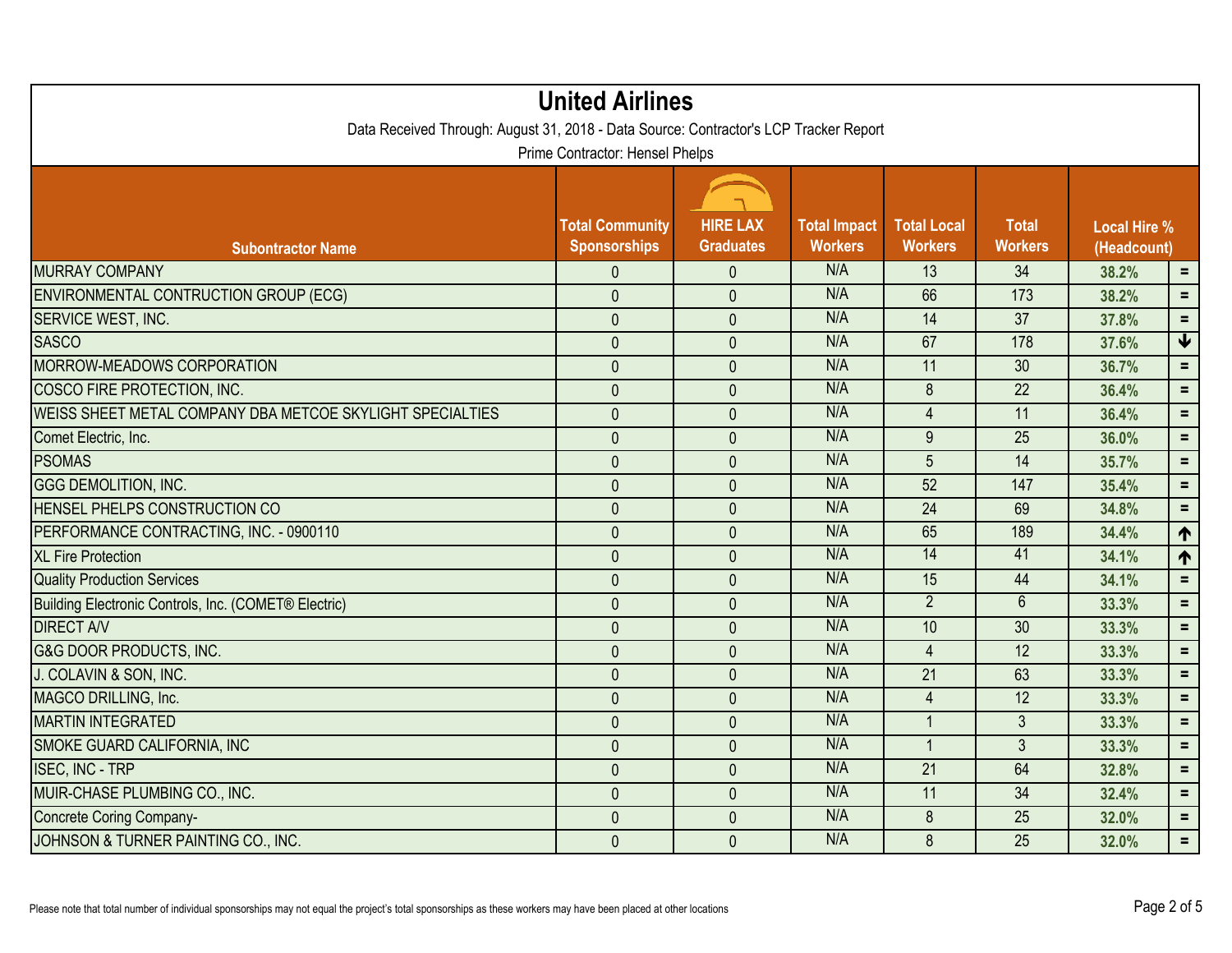| <b>United Airlines</b><br>Data Received Through: August 31, 2018 - Data Source: Contractor's LCP Tracker Report |                                               |                                     |                                       |                                      |                                |                                    |                         |  |
|-----------------------------------------------------------------------------------------------------------------|-----------------------------------------------|-------------------------------------|---------------------------------------|--------------------------------------|--------------------------------|------------------------------------|-------------------------|--|
| Prime Contractor: Hensel Phelps                                                                                 |                                               |                                     |                                       |                                      |                                |                                    |                         |  |
| <b>Subontractor Name</b>                                                                                        | <b>Total Community</b><br><b>Sponsorships</b> | <b>HIRE LAX</b><br><b>Graduates</b> | <b>Total Impact</b><br><b>Workers</b> | <b>Total Local</b><br><b>Workers</b> | <b>Total</b><br><b>Workers</b> | <b>Local Hire %</b><br>(Headcount) |                         |  |
| LETNER ROOFING CO.                                                                                              | $\overline{0}$                                | $\mathbf{0}$                        | N/A                                   | 48                                   | 150                            | 32.0%                              | $\blacklozenge$         |  |
| <b>Wilson &amp; Hampton Painting Contractors</b>                                                                | $\mathbf{0}$                                  | $\overline{0}$                      | N/A                                   | $\overline{12}$                      | $\overline{38}$                | 31.6%                              | $=$                     |  |
| <b>LIMBACH COMPANY LP</b>                                                                                       | $\mathbf 0$                                   | $\mathbf 0$                         | N/A                                   | 33                                   | 110                            | 30.0%                              | $\equiv$                |  |
| Stumbaugh & Associates, Inc.                                                                                    | $\mathbf{0}$                                  | $\overline{0}$                      | N/A                                   | $\mathfrak{Z}$                       | 10                             | 30.0%                              | $=$ .                   |  |
| <b>Centerline Concrete Cutting</b>                                                                              | $\mathbf{0}$                                  | $\overline{0}$                      | N/A                                   | $\overline{2}$                       | $\overline{7}$                 | 28.6%                              | $\equiv$ .              |  |
| <b>SHEWARD &amp; SON &amp; SONS</b>                                                                             | $\mathbf 0$                                   | $\mathbf 0$                         | N/A                                   | $\overline{2}$                       | $\overline{7}$                 | 28.6%                              | $=$                     |  |
| WEST COAST FIRESTOPPING, INC.                                                                                   | $\mathbf{0}$                                  | $\mathbf{0}$                        | N/A                                   | $6\,$                                | 21                             | 28.6%                              | $\equiv$                |  |
| Zolnay Insulation, Inc.                                                                                         | $\mathbf{0}$                                  | $\overline{0}$                      | N/A                                   | 6                                    | $\overline{22}$                | 27.3%                              | $\equiv$                |  |
| <b>DSG MECHANICAL CORPORATION</b>                                                                               | $\mathbf{0}$                                  | $\overline{0}$                      | N/A                                   | $5\phantom{.}$                       | 19                             | 26.3%                              | $\equiv$                |  |
| <b>Facilities Engineering</b>                                                                                   | $\mathbf{0}$                                  | $\overline{0}$                      | N/A                                   | $\overline{1}$                       | $\overline{4}$                 | 25.0%                              | $\equiv$                |  |
| <b>G&amp;C EQUIPMENT CORPORATION</b>                                                                            | $\mathbf{0}$                                  | $\mathbf{0}$                        | N/A                                   | $\overline{2}$                       | 8                              | 25.0%                              | $=$ .                   |  |
| KLONDIKE CONSTRUCTION SERVICES, INC.                                                                            | $\overline{0}$                                | $\overline{0}$                      | N/A                                   | $\overline{2}$                       | 8                              | 25.0%                              | $=$                     |  |
| Mike Payne and Associates, Inc.                                                                                 | $\mathbf{0}$                                  | $\overline{0}$                      | N/A                                   | $\mathfrak{Z}$                       | 12                             | 25.0%                              | $=$                     |  |
| Pacific Single Ply, Inc.                                                                                        | $\mathbf 0$                                   | $\mathbf{0}$                        | N/A                                   | $\mathbf{1}$                         | $\overline{4}$                 | 25.0%                              | $\equiv$                |  |
| UNDERGROUND CONSTRUCTION CO., INC.                                                                              | $\overline{0}$                                | $\overline{0}$                      | N/A                                   | $\overline{4}$                       | 16                             | 25.0%                              | $=$ .                   |  |
| CRITCHFIELD MECHANICAL, INC. OF SOUTHERN CALIFORNIA                                                             | $\mathbf{0}$                                  | $\overline{0}$                      | N/A                                   | 16                                   | 65                             | 24.6%                              | $\equiv$                |  |
| <b>SASCO - DATA &amp; SYSTEM</b>                                                                                | $\mathbf{0}$                                  | $\overline{0}$                      | N/A                                   | 15                                   | 62                             | 24.2%                              | $\equiv$                |  |
| Masonry Concepts, Inc.                                                                                          | $\mathbf{0}$                                  | $\overline{0}$                      | N/A                                   | $\overline{4}$                       | 17                             | 23.5%                              | $\equiv$                |  |
| Architechtural Design & Signs                                                                                   | $\mathbf{0}$                                  | $\overline{0}$                      | N/A                                   | $\overline{3}$                       | 13                             | 23.1%                              | $=$ .                   |  |
| NOR CAL PIPELINE SERVICES, INC                                                                                  | $\mathbf{0}$                                  | $\mathbf 0$                         | N/A                                   | $6\phantom{1}$                       | 26                             | 23.1%                              | $=$                     |  |
| <b>Woodbridge Glass Incorporated</b>                                                                            | $\mathbf{0}$                                  | $\overline{0}$                      | N/A                                   | 11                                   | 48                             | 22.9%                              | $\equiv$                |  |
| <b>CORRADINI CORP.</b>                                                                                          | $\mathbf{0}$                                  | $\overline{0}$                      | N/A                                   | 19                                   | 84                             | 22.6%                              | $\equiv$                |  |
| <b>GLOW ELECTRIC COMPANY INC</b>                                                                                | $\overline{0}$                                | $\overline{0}$                      | N/A                                   | $\overline{4}$                       | $\overline{18}$                | 22.2%                              | $\equiv$                |  |
| KARCHER INSULATION, INC.                                                                                        | $\mathbf 0$                                   | $\mathbf{0}$                        | N/A                                   | $\overline{2}$                       | 9                              | 22.2%                              | $\equiv$                |  |
| <b>PROSPECTRA CONTRACT FLOORING</b>                                                                             | $\mathbf{0}$                                  | $\overline{0}$                      | N/A                                   | $6\phantom{1}$                       | 28                             | 21.4%                              | $\overline{\mathbf{r}}$ |  |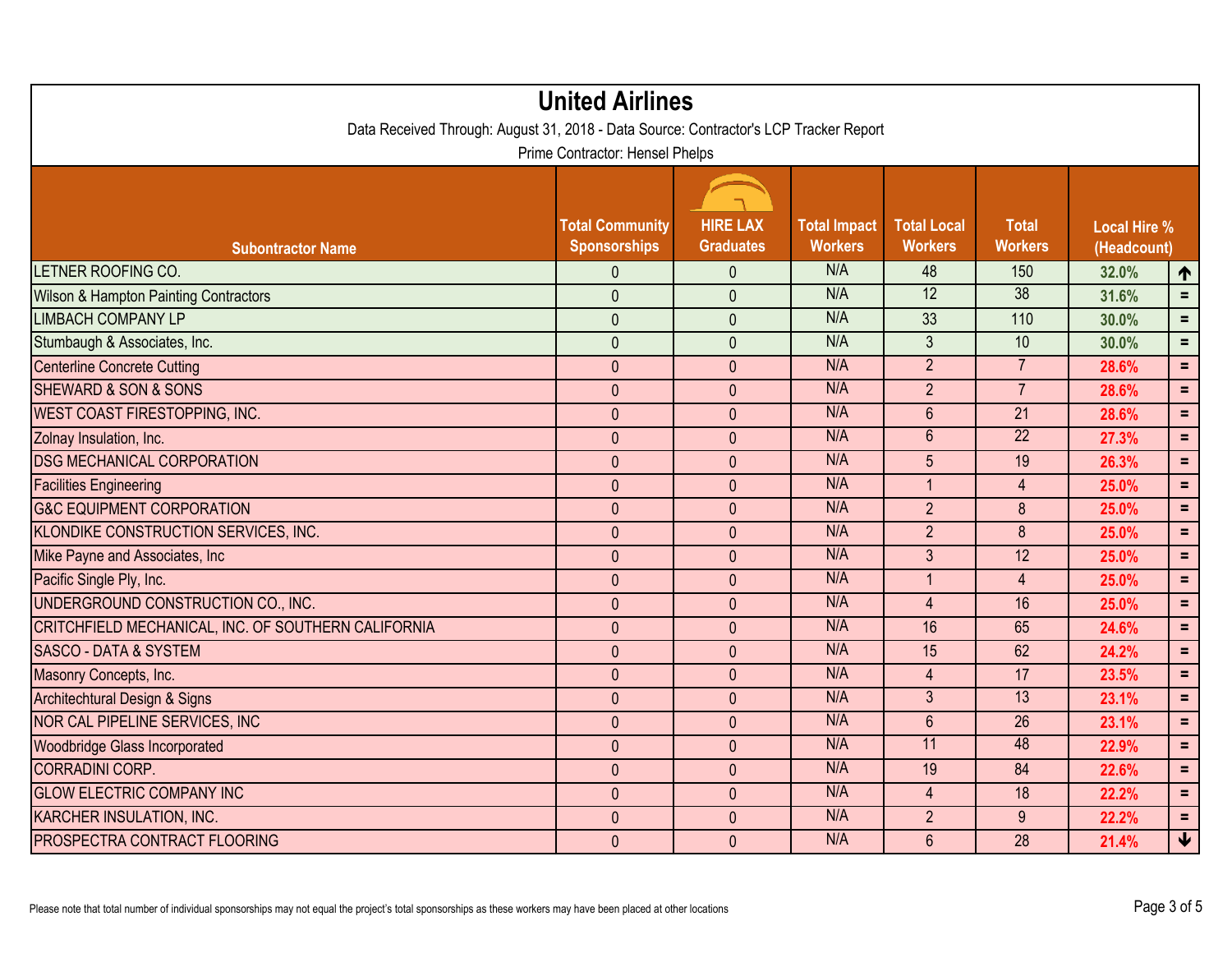| <b>United Airlines</b><br>Data Received Through: August 31, 2018 - Data Source: Contractor's LCP Tracker Report |                                               |                                     |                                       |                                      |                                |                                    |            |  |
|-----------------------------------------------------------------------------------------------------------------|-----------------------------------------------|-------------------------------------|---------------------------------------|--------------------------------------|--------------------------------|------------------------------------|------------|--|
| Prime Contractor: Hensel Phelps                                                                                 |                                               |                                     |                                       |                                      |                                |                                    |            |  |
| <b>Subontractor Name</b>                                                                                        | <b>Total Community</b><br><b>Sponsorships</b> | <b>HIRE LAX</b><br><b>Graduates</b> | <b>Total Impact</b><br><b>Workers</b> | <b>Total Local</b><br><b>Workers</b> | <b>Total</b><br><b>Workers</b> | <b>Local Hire %</b><br>(Headcount) |            |  |
| HILL CRANE SERVICE, INC.                                                                                        | $\mathbf{0}$                                  | $\mathbf 0$                         | N/A                                   | $\overline{4}$                       | 19                             | 21.1%                              | $=$ .      |  |
| Sterndahl Enterprises, Inc.                                                                                     | $\mathbf{0}$                                  | $\overline{0}$                      | N/A                                   | $\overline{7}$                       | 34                             | 20.6%                              | $\equiv$   |  |
| <b>OTIS ELEVATOR</b>                                                                                            | $\mathbf{0}$                                  | $\overline{0}$                      | N/A                                   | $\overline{12}$                      | 59                             | 20.3%                              | $\equiv$   |  |
| <b>GERDAU REINFORCING STEEL</b>                                                                                 | $\mathbf{0}$                                  | $\mathbf{0}$                        | N/A                                   | $\overline{1}$                       | 5                              | 20.0%                              | $=$        |  |
| KARCHER INSULATION, INC. #2                                                                                     | $\mathbf{0}$                                  | $\overline{0}$                      | N/A                                   | $\overline{1}$                       | 5                              | 20.0%                              | $\equiv$   |  |
| <b>VERTICAL ACCESS, INC. (ECG)</b>                                                                              | $\pmb{0}$                                     | $\mathbf 0$                         | N/A                                   | $\overline{1}$                       | 5                              | 20.0%                              | $=$        |  |
| <b>Cell-Crete Corporation</b>                                                                                   | $\pmb{0}$                                     | $\overline{0}$                      | N/A                                   | $\overline{3}$                       | 16                             | 18.8%                              | $\equiv$   |  |
| LAWRENCE W. ROSINE CO.                                                                                          | $\mathbf{0}$                                  | $\mathbf{0}$                        | N/A                                   | $\overline{2}$                       | 11                             | 18.2%                              | $=$        |  |
| SOUTHWEST STEEL OF CALIFORNIA, INC.                                                                             | $\mathbf{0}$                                  | $\overline{0}$                      | N/A                                   | $\overline{12}$                      | 67                             | 17.9%                              | 1          |  |
| CSI ELECTRICAL CONTRACTORS, INC.                                                                                | $\mathbf 0$                                   | $\overline{0}$                      | N/A                                   | $\overline{1}$                       | $6\phantom{a}$                 | 16.7%                              | $=$        |  |
| <b>GRIFFITH COMPANY</b>                                                                                         | $\mathbf{0}$                                  | $\overline{0}$                      | N/A                                   | $\overline{3}$                       | 19                             | 15.8%                              | $\equiv$ . |  |
| <b>Preferred Ceilings</b>                                                                                       | $\overline{0}$                                | $\mathbf 0$                         | N/A                                   | 5                                    | 33                             | 15.2%                              | $=$ .      |  |
| C Below                                                                                                         | $\mathbf 0$                                   | $\mathbf{0}$                        | N/A                                   | 1                                    | $\overline{7}$                 | 14.3%                              | $\equiv$   |  |
| <b>Wilson &amp; Hampton Painting</b>                                                                            | $\mathbf{0}$                                  | $\overline{0}$                      | N/A                                   | $\overline{2}$                       | 14                             | 14.3%                              | $\equiv$   |  |
| Bali Construction, Inc.                                                                                         | $\mathbf{0}$                                  | $\overline{0}$                      | N/A                                   | $\overline{3}$                       | 24                             | 12.5%                              | $=$        |  |
| Cal Strip Inc.                                                                                                  | $\overline{0}$                                | $\overline{0}$                      | N/A                                   | $\overline{1}$                       | $\overline{8}$                 | 12.5%                              | $=$        |  |
| <b>Anning Johnson Company</b>                                                                                   | $\mathbf 0$                                   | $\mathbf 0$                         | N/A                                   | $\overline{4}$                       | 35                             | 11.4%                              | $=$ .      |  |
| <b>Coast Building Products</b>                                                                                  | $\mathbf{0}$                                  | $\overline{0}$                      | N/A                                   | $\mathbf{1}$                         | 10                             | 10.0%                              | $\equiv$   |  |
| <b>INFINITY METALS, INC.</b>                                                                                    | $\overline{0}$                                | $\overline{0}$                      | N/A                                   | $\overline{1}$                       | 10                             | 10.0%                              | $\equiv$ . |  |
| Aldridge Electric, Inc.                                                                                         | $\mathbf 0$                                   | $\mathbf{0}$                        | N/A                                   | $\overline{1}$                       | 15                             | 6.7%                               | $\equiv$   |  |
| Ace Equipment Inc.                                                                                              | $\mathbf{0}$                                  | $\mathbf{0}$                        | N/A                                   | $\overline{0}$                       | $\overline{2}$                 | 0.0%                               | $\equiv$   |  |
| <b>Applied Engineering Concepts</b>                                                                             | $\mathbf{0}$                                  | $\mathbf{0}$                        | N/A                                   | $\mathbf{0}$                         | $\mathbf{1}$                   | 0.0%                               | $=$        |  |
| Centerline Concrete (SASCO)                                                                                     | $\overline{0}$                                | $\overline{0}$                      | N/A                                   | $\mathbf{0}$                         | $\mathbf{1}$                   | 0.0%                               | $\equiv$   |  |
| <b>CONCRETE CORING COMPANY</b>                                                                                  | $\mathbf{0}$                                  | $\mathbf{0}$                        | N/A                                   | $\mathbf{0}$                         | $\mathfrak{Z}$                 | 0.0%                               | $\equiv$   |  |
| CONNOR CONCRETE CUTTING AND CORING                                                                              | $\mathbf{0}$                                  | $\mathbf{0}$                        | N/A                                   | $\mathbf{0}$                         | 9                              | 0.0%                               | $\equiv$   |  |